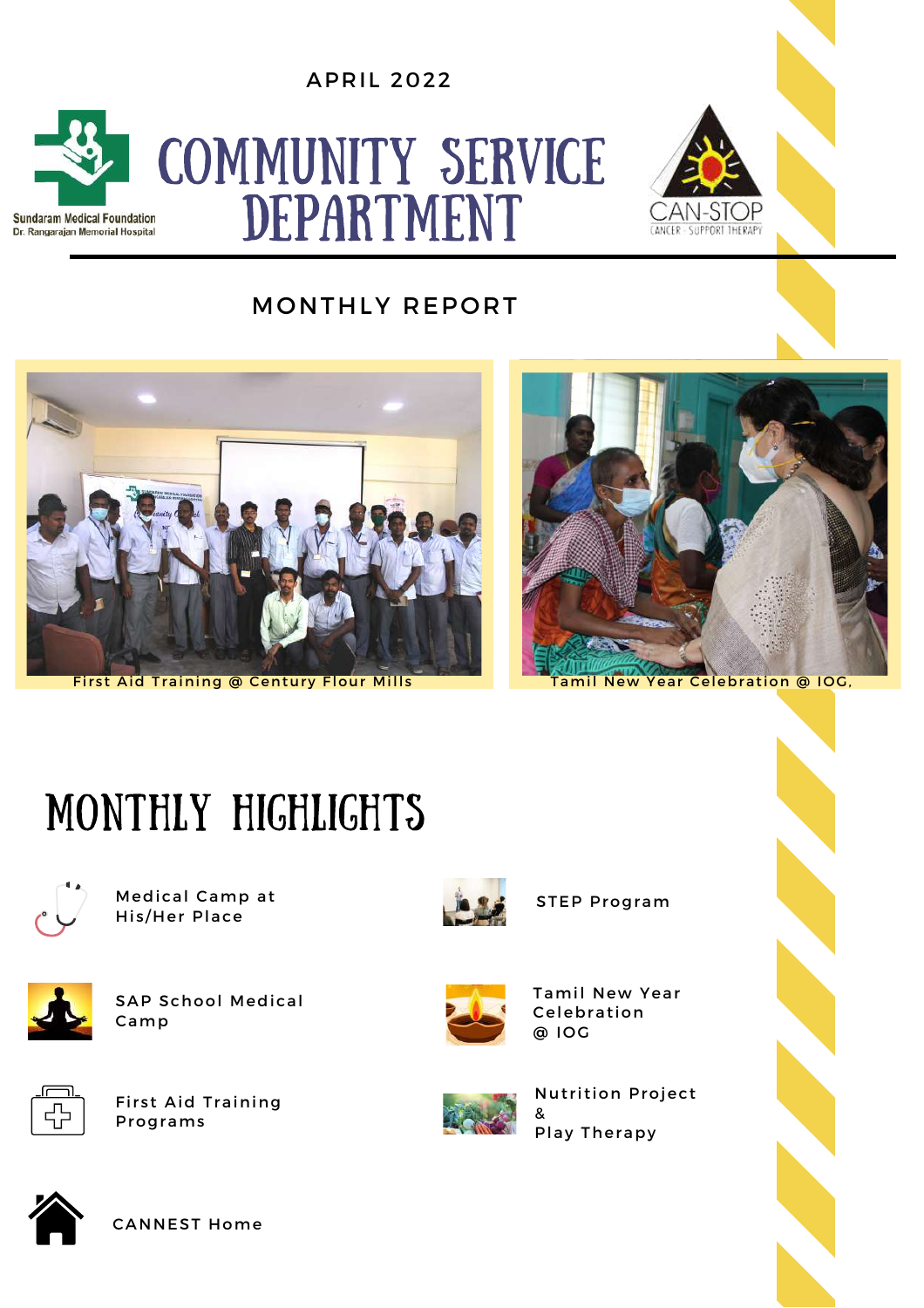#### FIRST AID TRAINING PROGRAM

- Community Services Dept. of Sundaram Medical Foundation conducted a First aid training program on 09.04.2022 between 9:30 am to 1:00 pm at Century Flour Mills.
- A total of 20 participated in this session.
- Dr. Ashok and team from ER Dept of SMF conducted this session.
- $\blacktriangleright$  Participants felt that the session was very useful to know about First aid & Basic Life support and ways to handling it.



### MEDICAL CAMP

Sundaram Medical Foundation in association with Rotary club of Madras organized a free medical camp at His/Her place, T. Nagar on 28th April, 2022 from 3.00 pm to 6.00 pm.



- BP, Sugar, Anemia, Gynec and General screening was done.
- Total No. of Beneficiaries 92
- Medicine worth Rs. 2200/- was distributed to the needy people.

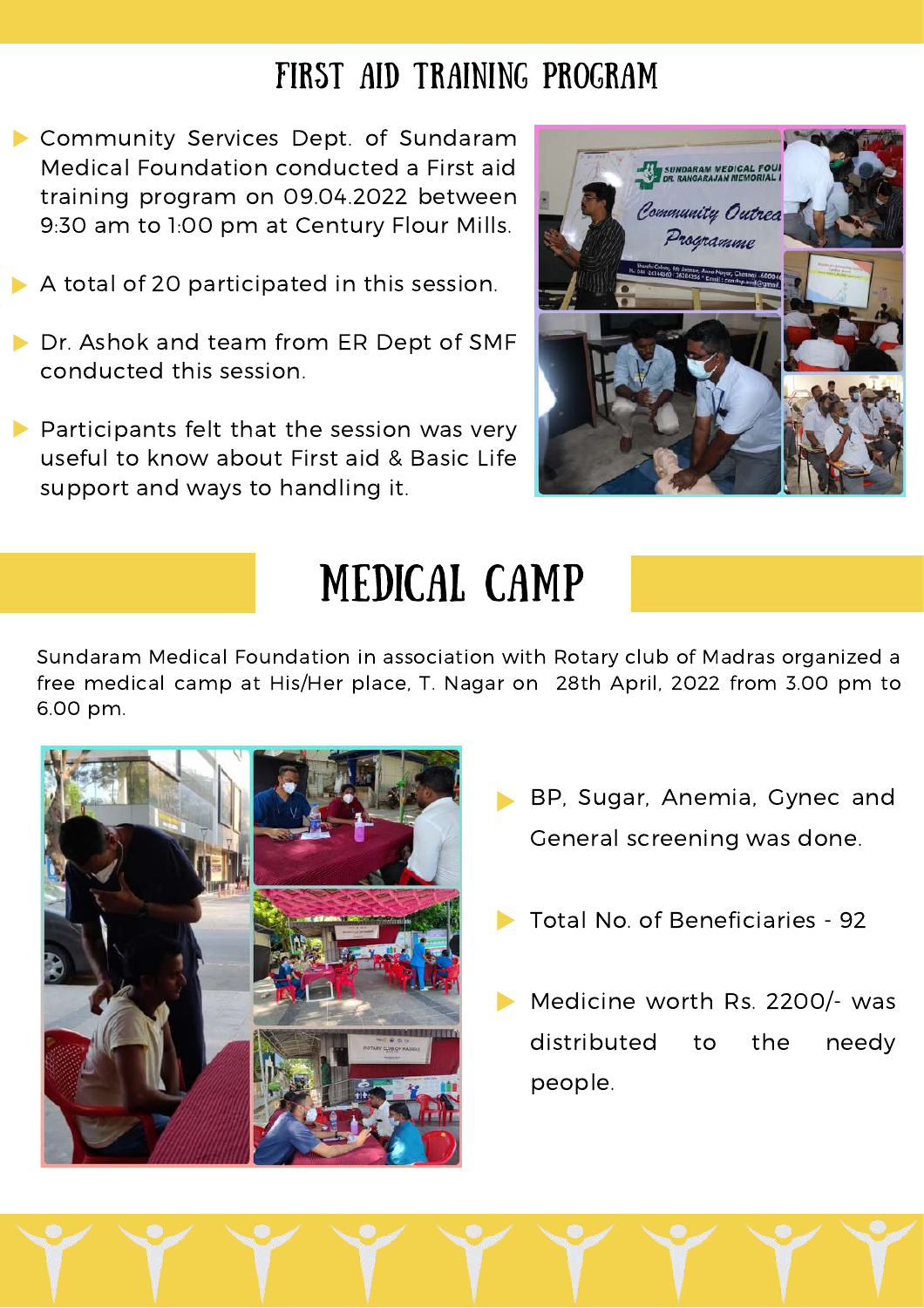## STEP PROGRAM



Sundaram Medical Foundation conducted STEP PROGRAM on the topic "KIDNEY HEALTH FOR ALL" on 30/04/2022 by Dr.M.Sivalingam, Consultant, SMF.

- **The session highlighted about kidney functions and** the problems and precautions to the problems.
- Total no.of participants 45
- The session was elaborate and interactive. The participants clarified all their queries.



# FIRST AID TRAINING PROGRAM

- The Community Services Dept. of Sundaram Medical Foundation conducted a First aid training program on April 23, 2022 from 9.30 pm to 1 pm at ASE Structure Design.
- Totally, 43 members have participated in this session.
- Dr. Sanjay and team from ER Dept of SMF conducted this session.

Participants felt the session was an eye opener to the myths they had been believing so long in handling a few common emergencies.

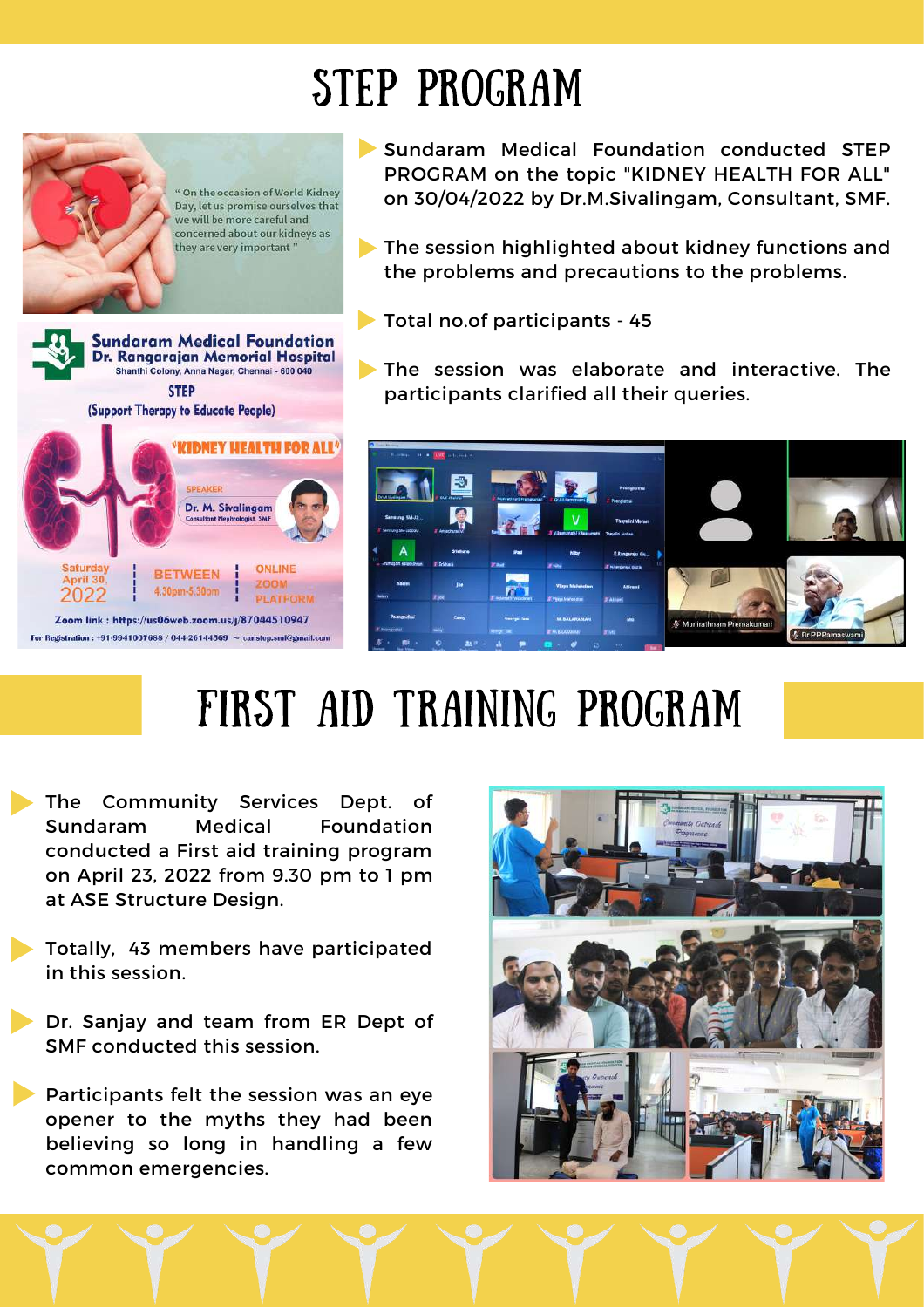# YOGA @ SAP SCHOOL

TEAM: Volunteer Ms. Selvam and Mr. Balaraman.

SMF`s Community Services Department is conducting regular Yoga training sessions

for 6- 10std students of Adi Dravidar Welfare School located at Thirumangalam.

Meditation is believed to help relieve stress, lessen depression, lower blood pressure and improve sleep...while boosting memory, mood and even social intelligence.

It is an ongoing project which focuses on practicing Yoga postures, Meditation, diet &

hygiene.



### PLASTIC WASTE MANAGEMENT



**Go green, plastic is obscene! Stop the pollution, Be part of the solution. Let us wipe out plastic before it wipes us out. Change your habits. Stop using plastic.**

Community Service Dept in association with Bisleri CSR team has started Plastic Zero Waste Management initiative for recycling the plastic wastes both in IP and OP premises.

This month a total of 95 Kgs of plastic waste was collected.

#### **TOWARDS ZERO PLASTIC!**

**Everyone supports this initiative and makes plastic free at SMF hospital.**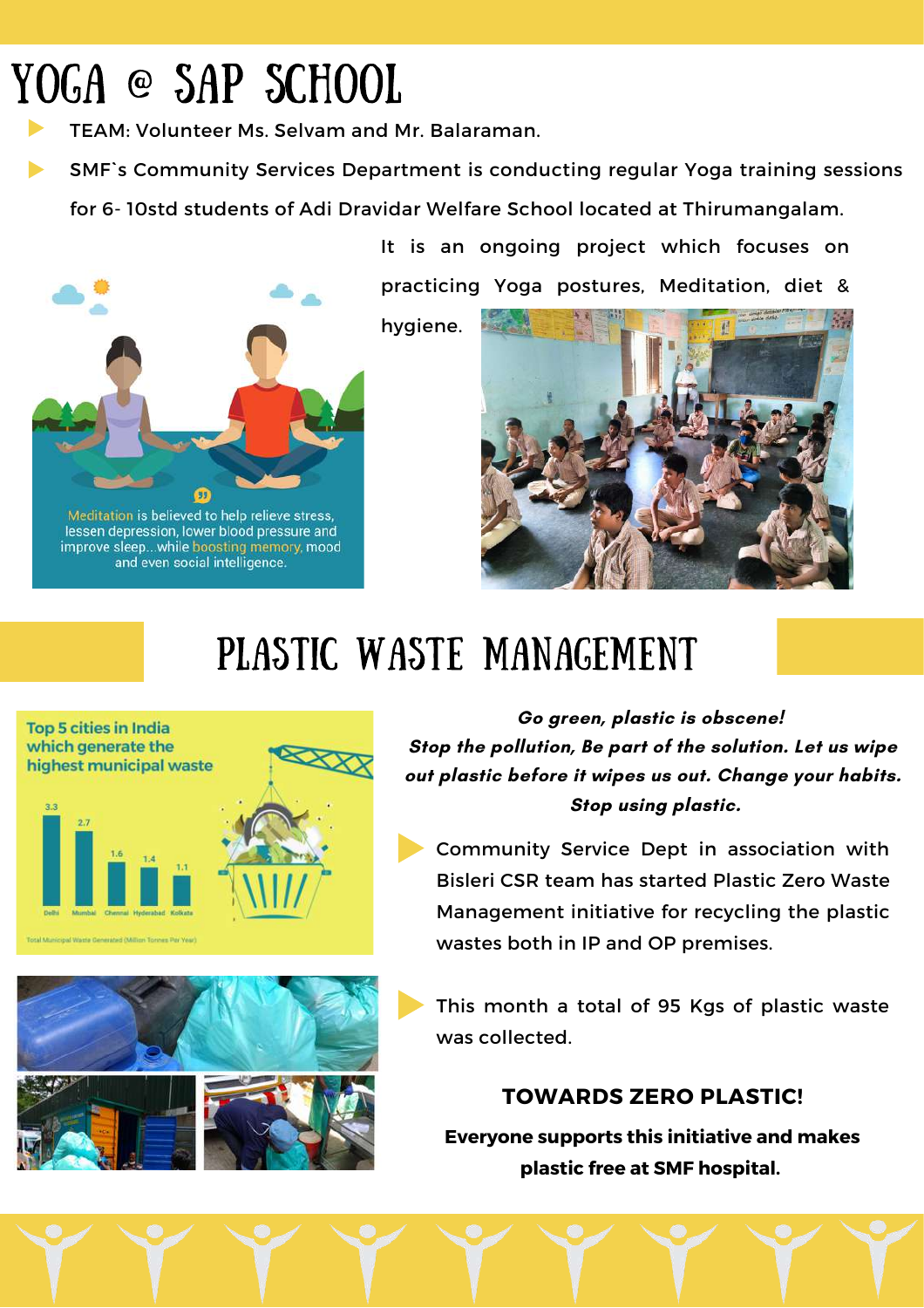## REACH FOUNDATION

For the month of April 2022, 25 people have utilized the Tuberculosis Intervention Services.



### TAMIL NEW YEAR CELEBRATION @ IOG HOSPITAL



Canstop donated In-Skirts and nighties to the women's cancer survivors at the Egmore Hospital on April 11, these In-skirts & Nighties were stitched by women from Sembakkam tailoring unit and sponsored by Rtn. Jayshree Sridhar. The women in cancer wards received it with happiness and they were overwhelmed with it.

### HOPE CHEST



As a part of CANSTOP initiative, "HOPE CHEST" was inaugurated at CAN-NEST HOME and total of 12 families were benefitted.

Join us and make your contributions to the cancer patients at Govt. Hospitals.

| Sarees,             | Toys,                            |
|---------------------|----------------------------------|
| <b>Bedsheets,</b>   | Books,                           |
| Nighties,           | Pillows,                         |
| Petticoats,         | <b>Tiffen Boxes,</b>             |
| Sandals,            | Kettles,                         |
| Slippers,           | Flasks,                          |
| Towels,             | <b>Water bottles,</b>            |
| <b>Toiletries</b> , | Kitchen utensils &<br>appliances |
| good condition      | Note: Make sure the items are in |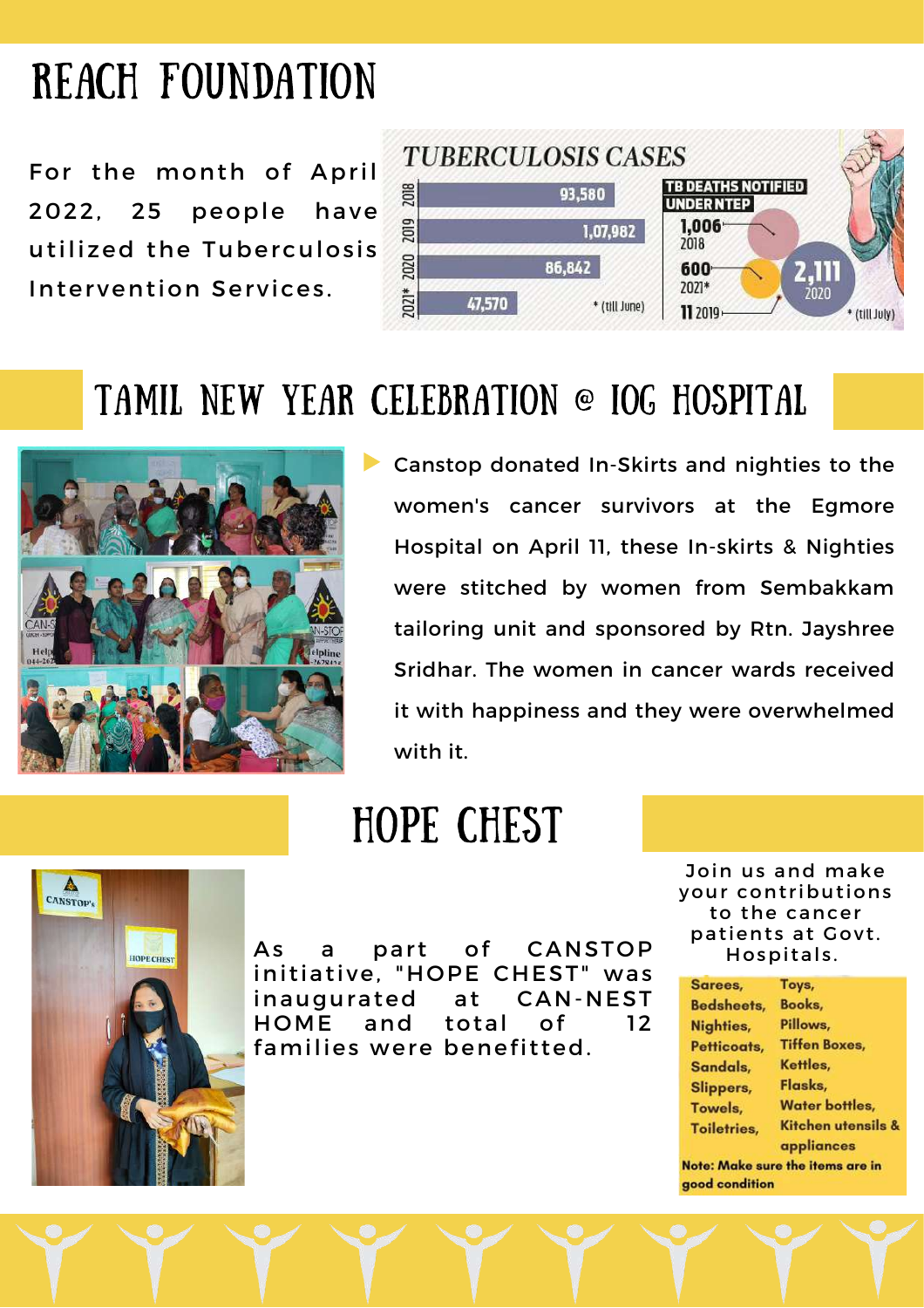### NUTRITION PROJECT

**CANSTOP** conducts its Nutrition Project in Institute of Obstetrics and Gynecology and at Institute of Child Health Hospital for Children, Egmore .

Tender Coconut of worth Rs 12795/- was distributed.



### PLAY THERAPY

Regular counseling and Play therapy sessions are provided to the cancer patients and their families at Institute of Obs tet rics and Gynecology and at Institute of Child Health.

Nutrition supplements (Pediasure) worth Rs 3780/- were distributed.



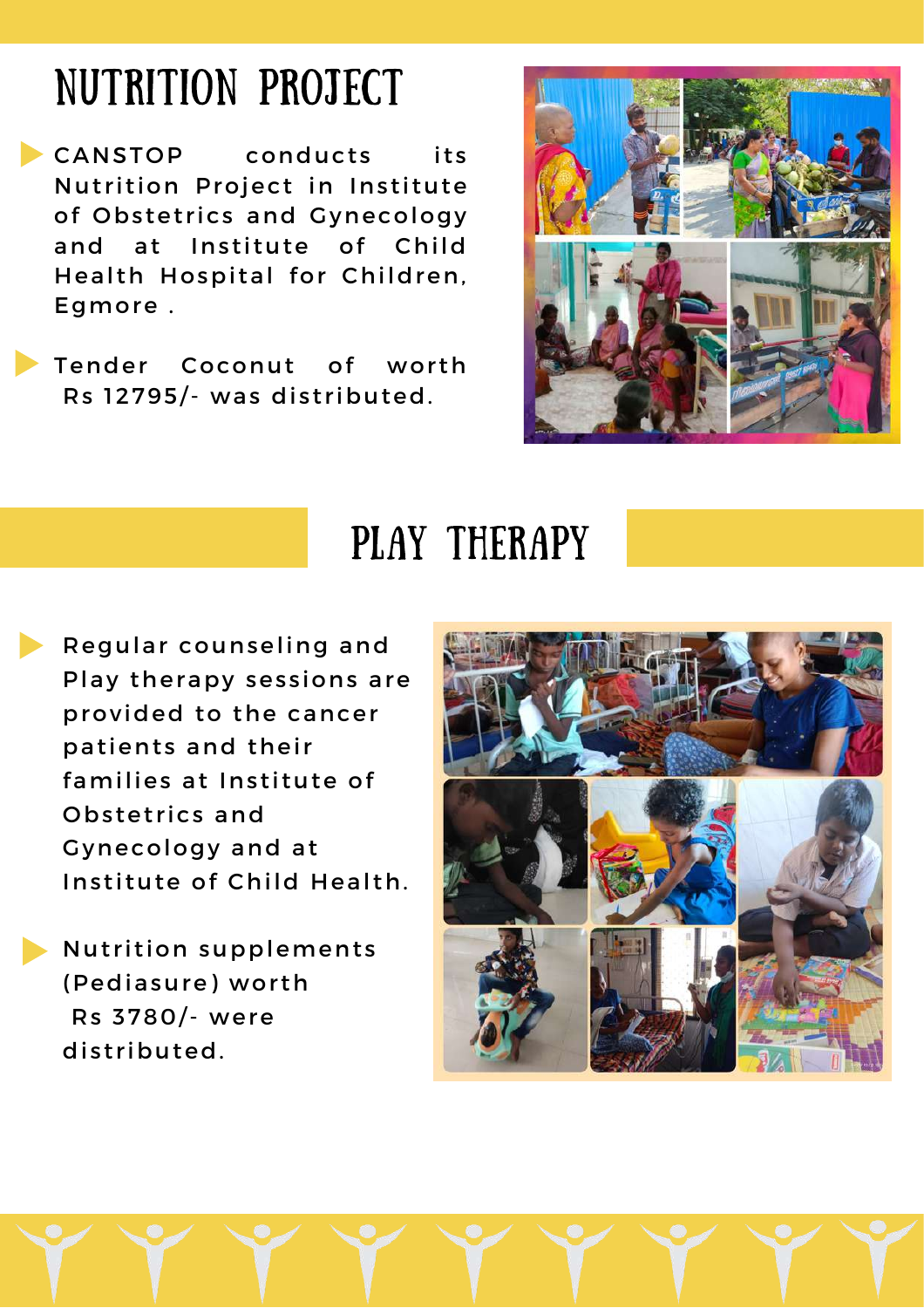# CANNEST HOME

In the Month of April 2022 total of 135 families stayed at CANNEST Home. Total of 5 new families stayed in this month.



### IN-KIND SPONSORS

| <b>IN - KIND SPONSORS</b> |                    |                                       |                           |  |  |
|---------------------------|--------------------|---------------------------------------|---------------------------|--|--|
| S.No                      | <b>Sponsors</b>    | <b>Particulars</b>                    | Worth in<br><b>Rupees</b> |  |  |
| 2                         | Rtn. Ravindran     | 10 kgs of Wheat and<br>10kgs of Sooji | 2500                      |  |  |
|                           | Mr.T.K. Srinivasan | vegetables                            |                           |  |  |
| TOTAL                     |                    |                                       | Rs.6500                   |  |  |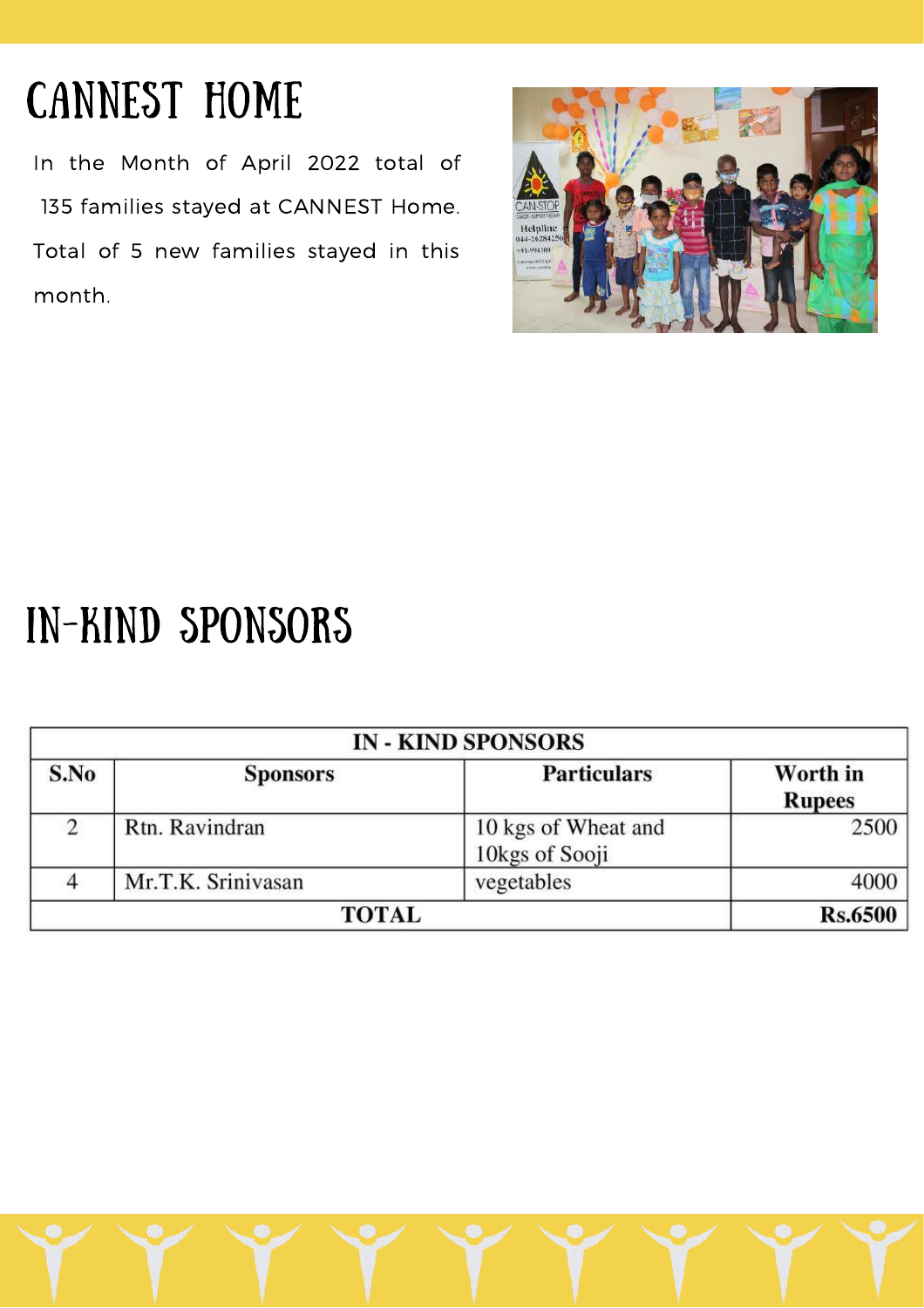## VOLUNTEER**'**S CONTRIBUTION

CANSTOP team acknowledges each and every volunteer for your time and commitment that you provided generously on the following activities. Total Volunteer Hours: 13

| S.NO           | <b>Volunteer Name</b> | <b>Duration-</b><br><b>Hours</b> | <b>Activities</b>                                    |
|----------------|-----------------------|----------------------------------|------------------------------------------------------|
| 2              | Ms. Selvam            |                                  | Medical camp, Yoga at SAP<br>School, Nutrition visit |
| 3              | Mrs. Indhumathy       |                                  | STEP Program calls.                                  |
| $\overline{4}$ | Mr. Balaraman         |                                  | Yoga at SAP School                                   |

66

**TOGETHER WE CAN MAKE A DIFFERENCE!**